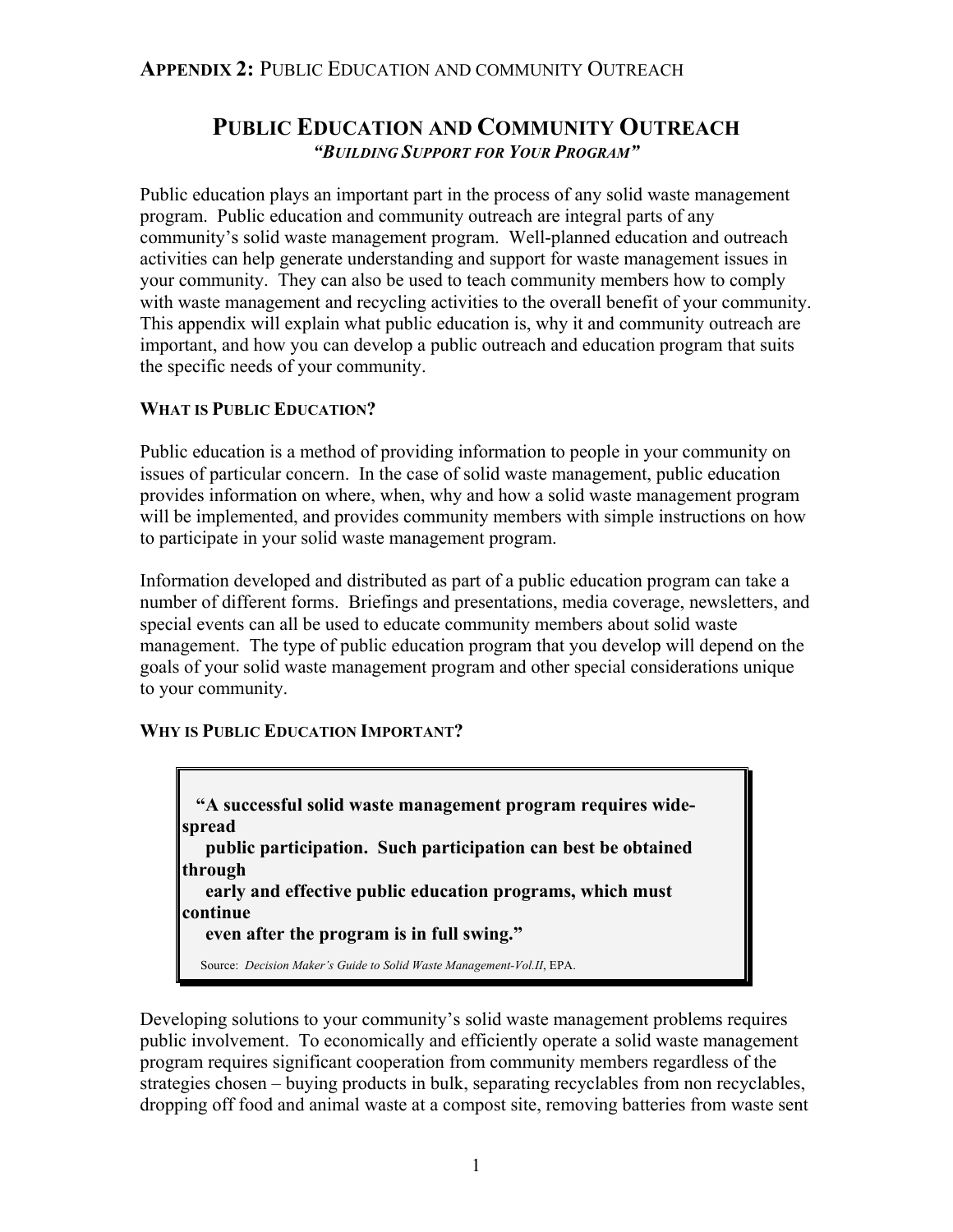to your landfill, or placing household hazardous waste in designated containers at your landfill. To maintain long-term program support, community members (commonly referred to as the "public") need to know clearly what they need to do and why.

Involving people in the "how's" and "why's" of solid waste management requires significant educational effort by your community. Ineffective or half-hearted public education programs may confuse community members, reduce participation in a program, or cause people to ignore the program. Successful public education programs must be consistent and ongoing. You can't do a program one week and then forget about it and do it again a year later for another week.

Public education creates community interest in how solid waste management decisions are made. And, when community members become interested in your community's waste management programs, they frequently want to be involved in the planning and decision-making processes. You community should anticipate such interest and develop procedures for involving the public. When community members are involved in planning and program design, it helps ensure that programs run smoothly and that there will be community support for implementing the program.

Public education plays an important part in solid waste management. It doesn't just provide community members with important information; it also contributes to the development of an informed community that can actively participate in the development and implementation of an effective solid waste program for your community. By educating members of your community about solid waste management options and collecting feedback on these options, you can determine which options are most acceptable to local residents and businesses and develop your program accordingly.

Once your solid waste management program is established, a public education program can provide information describing the program and opportunities for community participation. Community participation is also an important part of your solid waste management program. Aspects of your program such as recycling, composting, and waste collection will not be successful without effective participation by members of your community. In addition, public participation may have the added benefit of building community support for your program. This is extremely important, since a program that has community support is more likely to be successful than one that faces public opposition.

Public education provides:

- An opportunity for community members to obtain information about your community's solid waste management program;
- A way for community members to express opinions and for community decisionmakers to take these opinions into consideration; and
- A source of information regarding opportunities for participation in your program.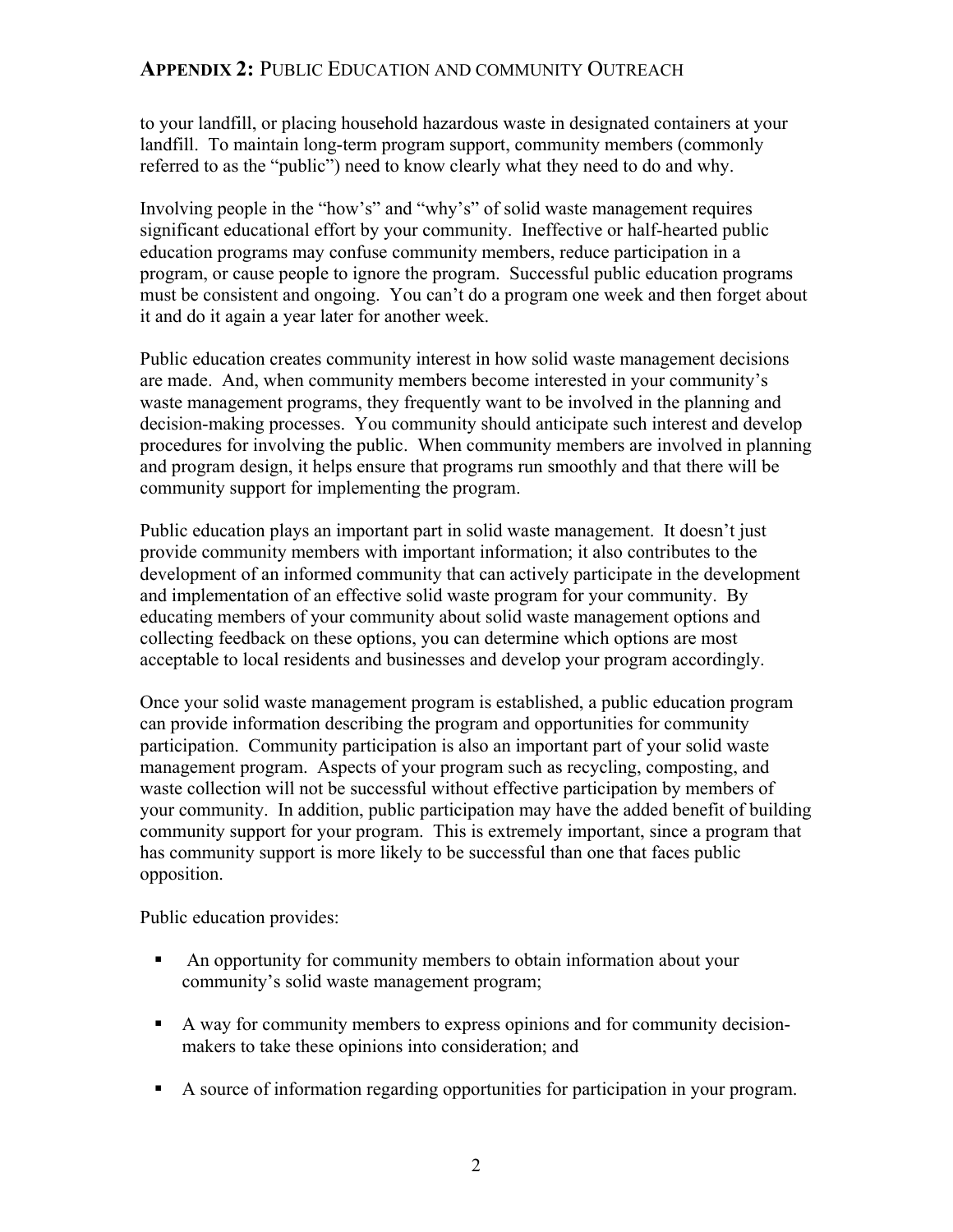All of these aspects are critical to the success of your solid waste management program. The following section will provide you with the information you need to implement your own public education program.

#### **DESIGNING AN EFFECTIVE PUBLIC EDUCATION PROGRAM**

 Designing effective public education program requires both funding and expertise. You can often find creative, low-cost ways to accomplish your education goals, even if you have a small staff and budget. The main factors to consider in designing an effective education program are:

- Identifying your goals and audiences.
- Crafting a clear and useful message.
- Choosing an outreach method.
- Creating incentives and deterrents.

Working through these steps does not need to be time or resource intensive. In fact, you probably have considered some of these issues already. But thinking through these steps in a methodical way can help ensure that your resources are well spent and your solid waste management program has impact. For additional technical assistance, consider asking communities who have public education programs for their advice or contact agencies and organizations that also do this type of work.

As you work to implement your public education program, it is important to remember that not all programs are the same. The type of program that you choose will depend on the components of your solid waste management program. Make sure that you are realistic in developing your plan and in setting your goals. Be sure to keep in mind your resource constraints or other relevant factors. Finally, remember that the most successful public education programs are those that encourage public involvement early in the process and continue to encourage participation even after your solid waste management program is in place.

#### **Tips for Building Community Support**

- \* Start your community outreach and education plan early.
- \* Involve your community in making important decisions.
- Use your community's or village's local traditions and culture to increase the impact of your message.

 $*$  Keep your community involved through public meetings, newsletters,

and public announcement.

Source: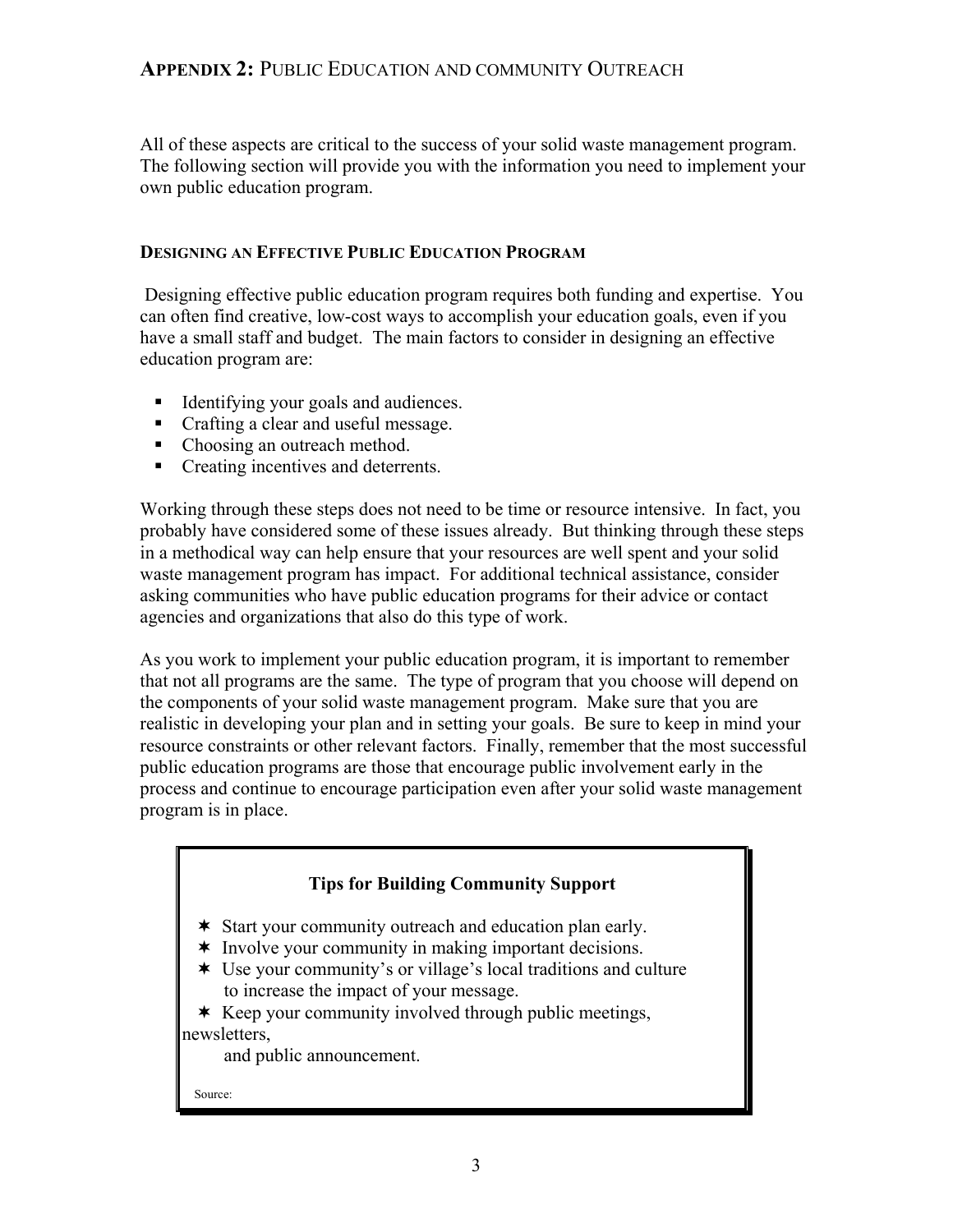There are four major steps involved in implementing a public education program:

- Understanding different audiences that exist within your community and how they receive information;
- **Preparing a formal public education plan;**
- **Establishing your community education program; and**
- Evaluating your public education program activities to determine if they are working.

These four steps are described below.

#### *STEP 1: UNDERSTANDING YOUR AUDIENCES*

Effective public education and community outreach begins with identifying your target audience. This allows you to customize your public education and outreach activities to meet situation-specific needs. Your community, no matter how large or small, probably has several different "audiences" or groups made up of different people. Community groups will vary from community to community, but in general may include children not in school and students in school; business people, social groups, church groups, adults and elders, visitors to your community, and any other groups that can be targeted for public education.

Understanding these groups and how they receive information is an important part of developing an effective public education program. By focusing your efforts on specific groups and identifying the information best suited to their needs, you can develop a program that maximizes effectiveness while minimizing unnecessary efforts and costs. In some cases, you also might need to direct your public education efforts to your staff responsible for implementing your community's waste management program. Educating them will ensure that they fully understand their role and what is being asked of community members under your program.

The following list provides some questions you might want to ask as you are developing your public education program?

- What different age groups can be identified as target audiences (e.g., schoolchildren, high school students or elders)?
- What solid waste management issues are people in these groups most concerned about?
- To what extent are people already educated about solid waste and other environmental issues?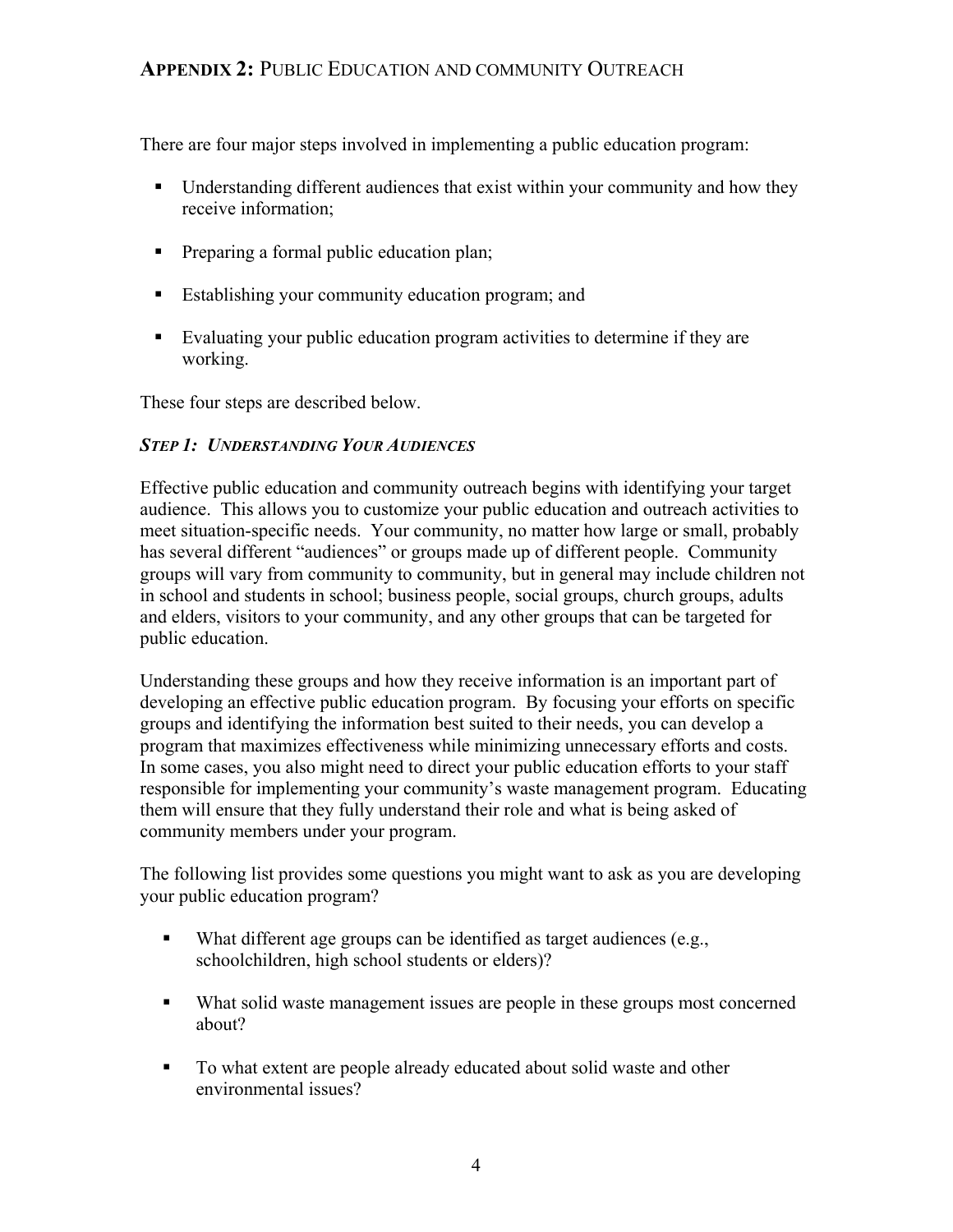- Are community members responsive to newsletters and public notices?
- Are community members interested in participating in informational events such as workshops, community dinners and other special events?
- Are there groups within your community that are interested in becoming actively involved in implementing your public education process? For example, would your high school teachers and students develop a recycling campaign for your community?

After identifying who is your target audience, then expand your efforts to include community members who are respected and will be listened to by other community members. Be sure to educate people who can pass your information on and maximize the impact of your message.

Building broad community support through outreach and education can help sustain program funding and momentum. For these reasons, your target audience might include your entire community.

### *STEP 2: PREPARING YOUR PUBLIC EDUCATION PLAN*

Once you have collected information on your audience and the types of information best suited to each audience, the next step is to develop a formal plan for implementing your public education program and community outreach. Your plan, no matter how simple or complex, should include the following components:

#### ¾ **Identify Issues and Challenges to Address**

To be effective, your public education plan must clearly identify specific issues that public education will address. The issues that you choose to focus on can be determined from the results of your community survey on solid waste management or input from community meetings. For example, if your solid waste management plan includes building a new landfill and community members have expressed concern about possible health effects from your old dumpsite, you might make safe disposal of garbage a focus of your public education program. The issues that you address will vary depending on the type of solid waste management program that you are considering, and may change over time as your program progresses.

Your public education plan should also outline any challenges that must be overcome to effectively implement your solid waste management program. Common challenges include successfully delivering educational messages, maintaining program participation, and providing adequate funding for activities. Identifying these challenges at the beginning of your public education plan and making sure that they are considered as you develop other parts of the plan is crucial to the success of your program.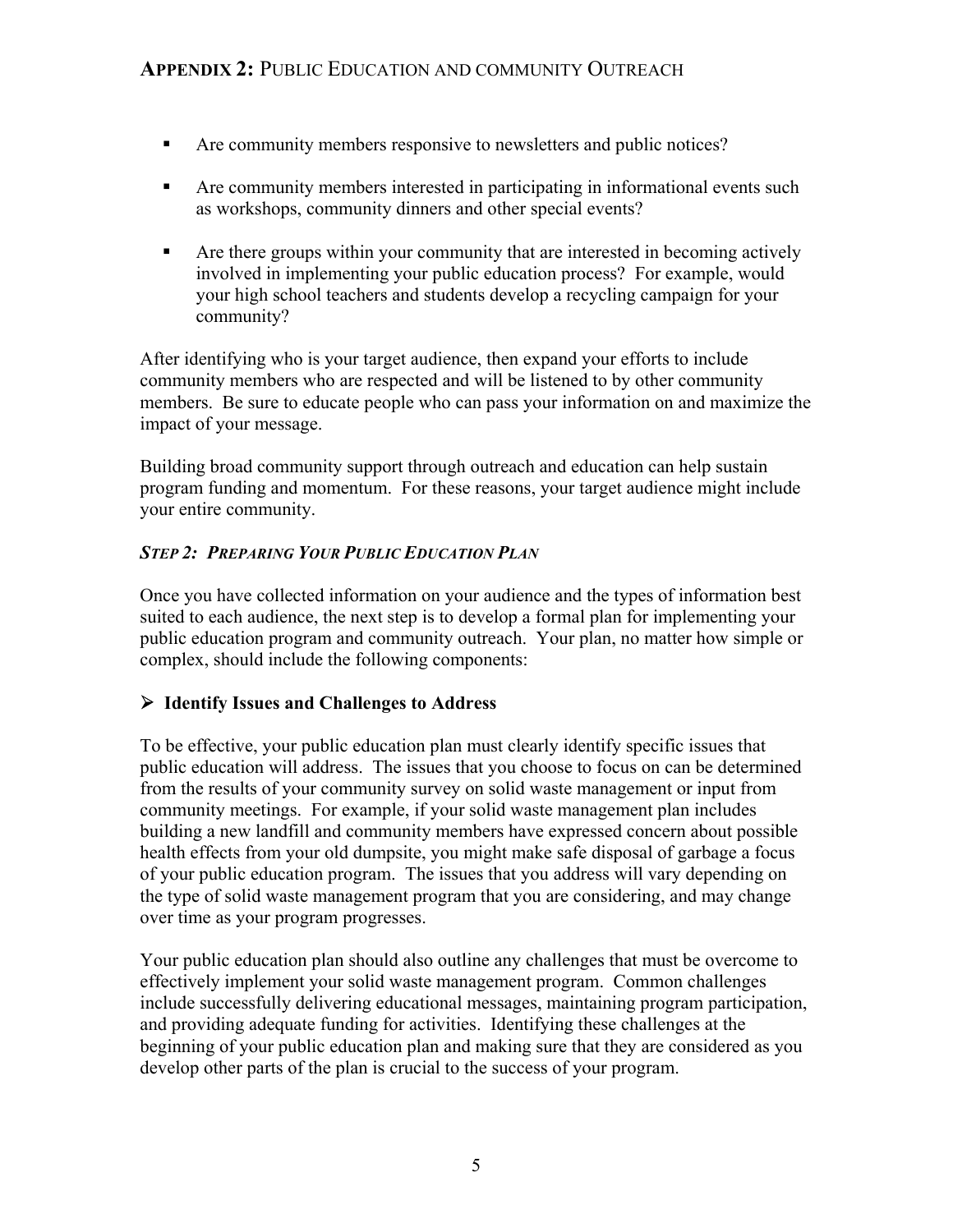### ¾ **Identify Goals for Your Program**

Before you begin your public education program, it is useful to clearly identify your outreach goals, while keeping in mind your overall solid waste management program objectives. For example, if one of your primary goals of your solid waste management program is to reduce household hazardous waste from going into your landfill, the objective of your outreach might be to: 1) educate community members about the hazards of dumping certain types of household waste in the landfill; 2) encourage community members to reduce their use of these products; and 3) encourage community members to use safe disposal methods.

Once you are familiar with the issues and challenges of concern, you should set goals and address these issues and challenges. Identifying specific goals will help you to develop a more focused and effective program. In addition, determining later on whether these goals have been met provides an easy way to evaluate the success of your program.

Remember to set your goals carefully, making sure to choose goals that are achievable given your available resources, timeframes and other constraints. When formulating your goals keep in mind that setting goals for each year, rather than the entire course of your public education program, will make your goals more manageable.

Your outreach goals are closely linked, and often define, your target audience. Depending on your goals, you might be directing your message to all or only part of your community. In some, cases you might even need to educate people who do not live in your community, but come into it for business or other purposes. For example, if you have tourist activities in your area, special efforts may need to be made to educate tour operators and tourists using local facilities and services.

#### ¾ **Create and Deliver a Powerful Message**

Once you have defined your goals and target audience, consider the specific messages you want to get across so you can achieve your objectives. Messages are simply the ideas or information you want to communicate to your community members. Communities have found it is useful to develop a clear, simple message to which your target audience can relate. Your message can be as simple as "No dumping except at the landfill: or "Keep Our Community Clean." Generally, you do not want to overwhelm people with too much information. It is best to limit yourself to three or four simple messages, using language that people can easily understand. For example, a message might say "Keep our community clean by putting garbage in its proper place."

To develop effective messages, you might ask yourself the following questions:

- Why are you interested in educating your community?
- What do community members need to know about your program?
- What would community members like to do or be willing to do?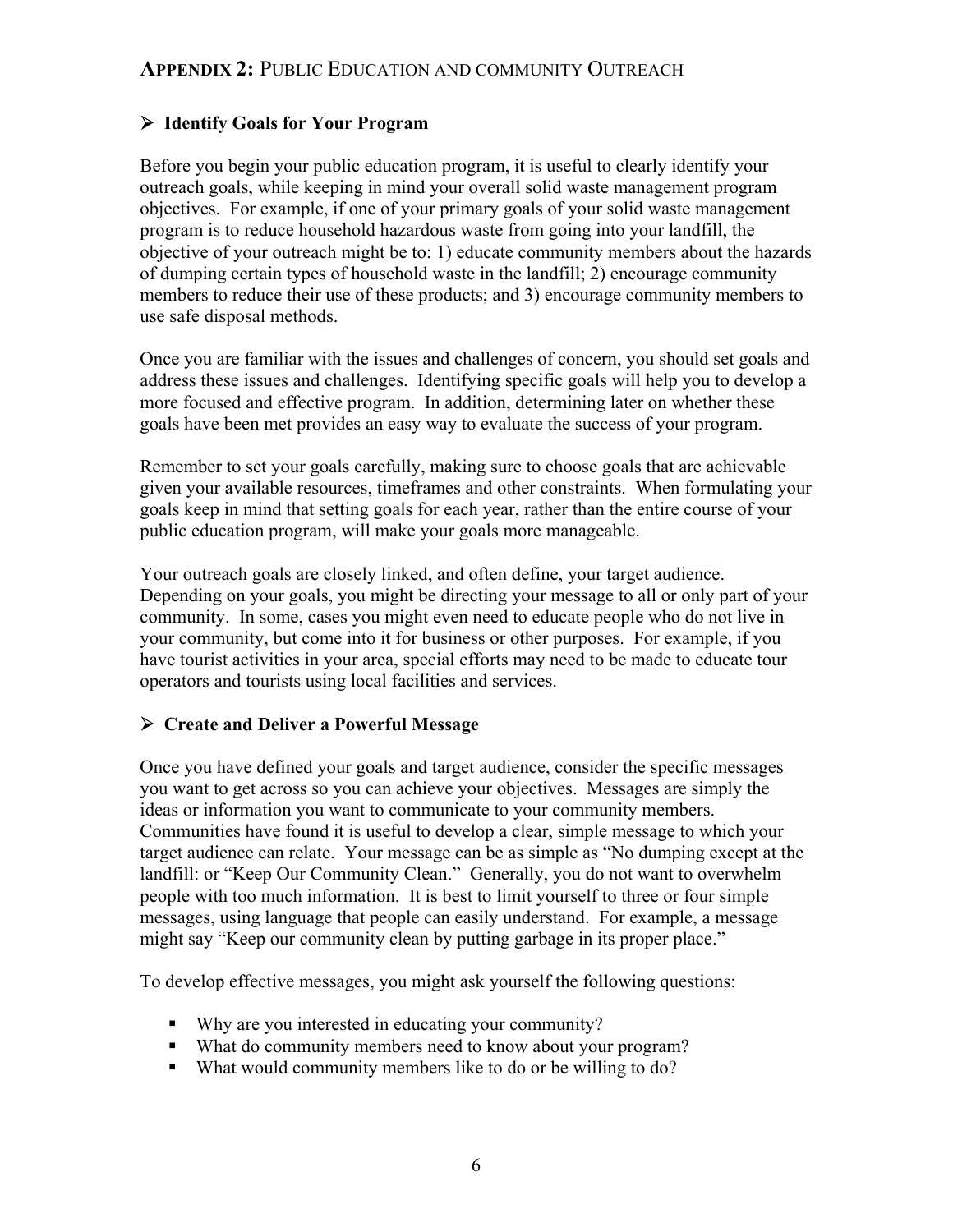What other information can you provide that might act as an incentive or deterrent that will encourage community members to do what you would like them to do?

As you develop your messages, keep in mind who you will be sharing your message with and how they will understand and respond to your messages. Consider such factors as:

- What are their beliefs?
- How do they absorb and understand information?
- What motivates them to take action?

In addition, consider any other factors that could influence how easily your audience will accept your message. For example, is your community particularly sensitive about things surrounding the issue? Are there higher priorities or other sources of information that could take away or weaken your message?

Keep in mind that different groups of people typically require different messages or approaches; methods that work for educating business owners will most likely not work with small schoolchildren. Be sure to adapt your message so it appeals to each group you are trying to educate. Effective messages relate to people on their own terms and in their own language. For example, you will need to keep your message simple if you want children to understand it, or you may need to deliver it in culturally appropriate manner if you want to reach elders.

 **"Increase message potency: get support from community leaders… Community leaders deliver powerful outreach messages."**

Source: *"Prevent Illegal Dumping," Tribal Waste Journal.*

As you are developing messages, remember that it is important to teach community members why new programs and policies are in place and why they need to handle and dispose of their waste in a particular way. When community members understand why certain management wastes practices are bad for public health, the environment, and wildlife, they may be more likely to handle and dispose of their waste following your program's guidelines and requirements.

Without a reasonable explanation of why waste must be disposed of using new methods, community members may not be willing to change the way they do things. For example, people may be more willing to stop using their burn barrels if they understand that the smoke from burning household garbage can affect their breathing and cause other health problems. Furthermore, they might be more likely to stop dumping waste in your sewage lagoon if they understand that certain wastes can leak into the ground and contaminate their drinking water or seep into nearby rivers, streams and lakes and kill or contaminate fish they catch and eat from these places.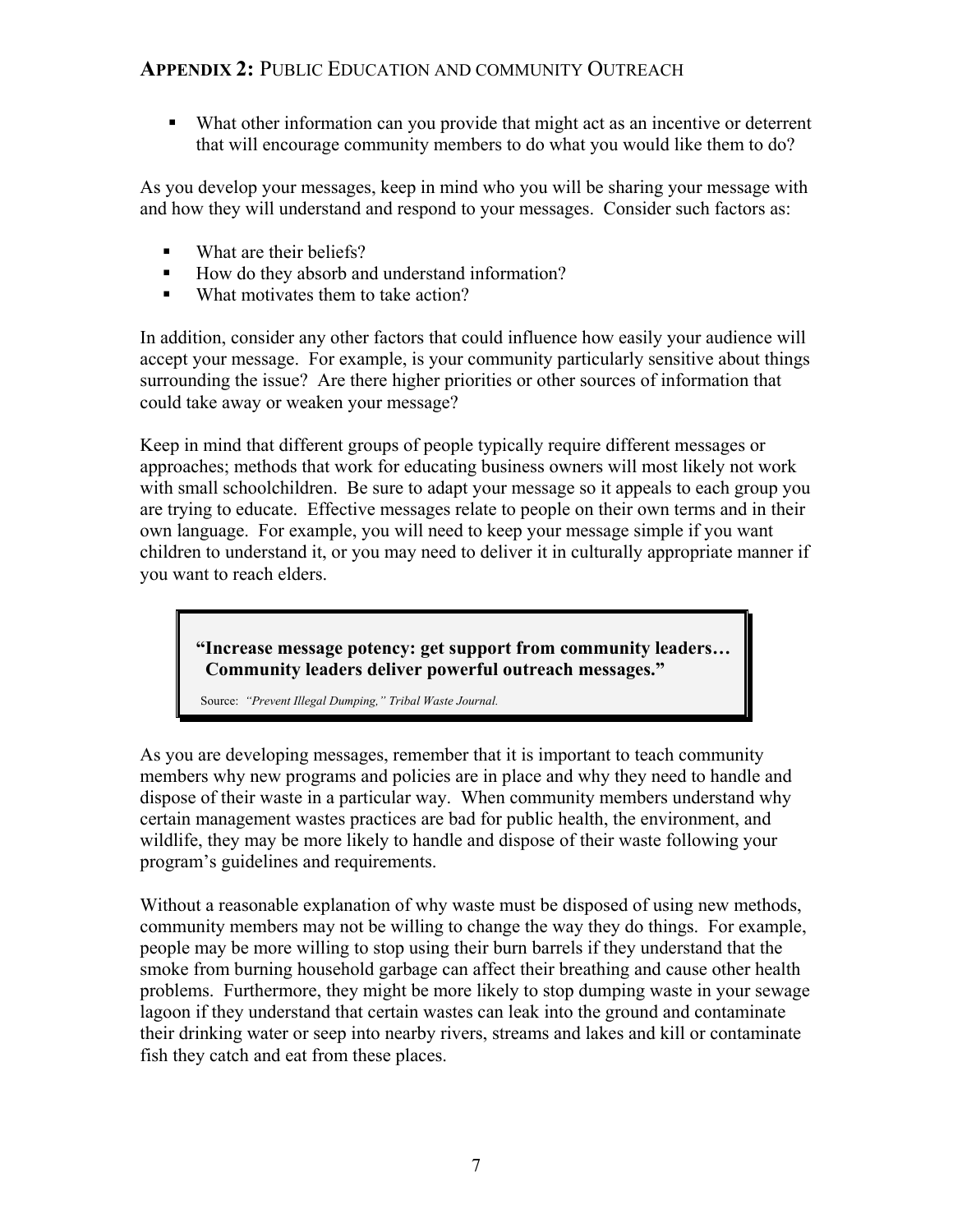### ¾ **Choose an Outreach Method**

The next step is to determine the best way to get your message out to your community members. You might already have a clear sense of the best way to get information out in your community. For example, making announcements over the CB radio or posting notices at the post office gets the message out to everyone. An excellent way to get messages out to children is through the school and teachers.

You should consider using more than one way to get your message out. Your outreach and educational messages are likely to have more impact if they are heard more than once. It is good to do an initial announcement and then follow up a month letter with another message, such as an article in a community newsletter.

As you are considering the many options for distributing your message, you will need to take your budget, availability of staff, and technical requirements into consideration when deciding on a method. When possible, consider ways to use existing community outreach programs and tools to get your messages out into your community. For example, EPA and ADEC have educational materials on recycling, household hazardous waste and many other aspects of solid waste management that you can get for free and distribute to households and businesses in your community. Usually these materials can be used as-is or easily modified to fit your community's needs and situation.

If you do need to create educational outreach materials, consider using low-cost creative ways of producing these items. For example, if you want a poster, you can have your school sponsor a poster contest and have schoolchildren design and produce the poster. If you need flyers, you might be able to have your Village Corporation or regional nonprofit produce the flyer for you. When designing any outreach products for your public education and outreach program, always consider ways to incorporate elements of your local culture and traditional knowledge. This will help local people feel a connection to your program.

#### *Public Education and Community Outreach Methods*

Public education and community outreach can take a variety of forms, including written materials (fact sheets, newsletters, articles, flyer, inserts in newspapers and newsletters, booklets, and brochures); visual materials (signs, posters, charts, and pictures); and events (community meetings, community dinners, workshops, school events and programs, public briefings and presentations, media events, and special gatherings). The following list provides ideas on the types of tools, activities and events that you can use to educate and reach-out to your community. Remember that this is just a list of ideas. It is not a comprehensive list of thing you should do. The number of possible activities and events is only limited by your imagination.

 *Signage.* Signs placed in strategic locations are a low-cost, low-effort way of educating community members about various waste management options or regulations. They are particularly useful for "No Dumping" and anti-litter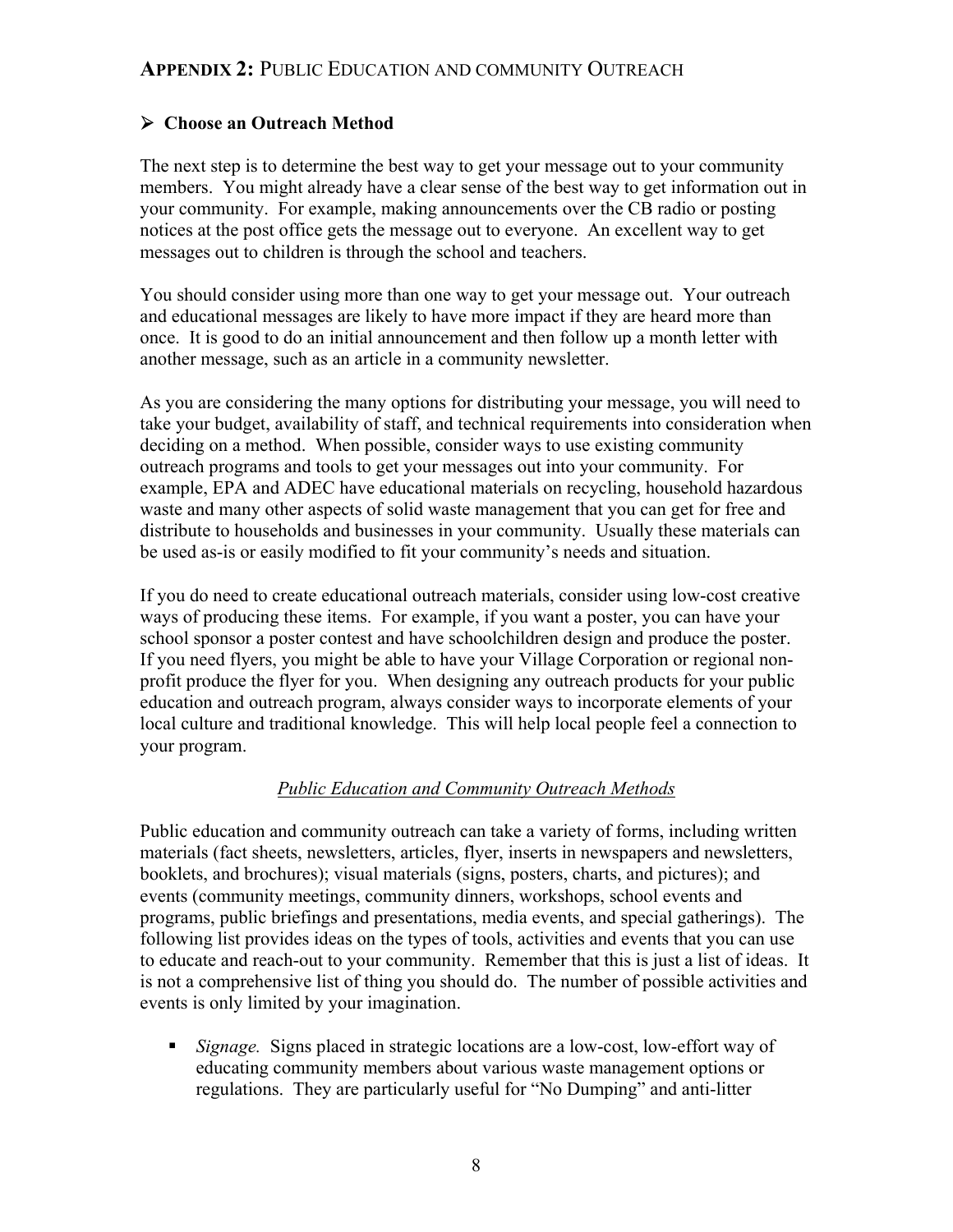campaigns. They are also effective when posted at landfills/dumpsites and recycling facilities to clearly explain what materials are accepted.

- *Community Newsletters.* Newsletters provide community members and businesses with specific information about the development and implementation of your solid waste management program. Because they focus specifically on your community's solid waste issues, they usually provide more specific information than you can put in a news article or advertisement in a local or regional newspaper. Newsletters are also relatively inexpensive to produce and distribute. Keep the information needs of your community members in mind as you develop your newsletters.
- *Inserts, Flyers, Articles and Other Written Materials.* Inserts and flyers are another low-cost method of spreading information. By developing a simple message and distributing to households and businesses in your community, you can quickly and easily inform everyone living in your community about your solid waste management program. In addition, putting certain information in writing (e.g., household hazardous waste collection dates, guidelines for recycling, etc.) is useful because community members can keep and refer to the information when needed.
- *Door-to-Door Campaigns.* Door-to-door campaigns are beneficial because outreach workers/volunteers can directly to people living in your community. A door-to-door campaign can be more time-consuming and labor-intensive than other public education programs, but it can be invaluable in reaching people, especially in situations where rules and ordinances have changed, or where you anticipate resistance to a new program. A door-to-door campaign also lets you hear directly what issues are important to community members and what questions or concerns they have regarding your program. It also has an added benefit of enabling you to track every individual that you contact, which it makes it easier to estimate the effectiveness of your program.
- *Briefings and Presentations.* Briefings and presentations can be used throughout your planning and public education process to keep local officials, agencies, and other interested groups informed about your solid waste program. These public education tools not only provide information, but also provide a way for these groups to express opinions and concerns regarding your program.
- *Media Coverage.* Media coverage of your solid waste management program and relevant issues can take a number of different forms. Feature stories in a local or regional newspaper provide the most visible media coverage. This form of outreach can be achieved by sending a news release or making personal contact with a reporter who has an interest in your community or that you know covers community news. News conferences, radio talk shows, and public service announcements are also effective methods of providing local residents and businesses with information about your program and community activities.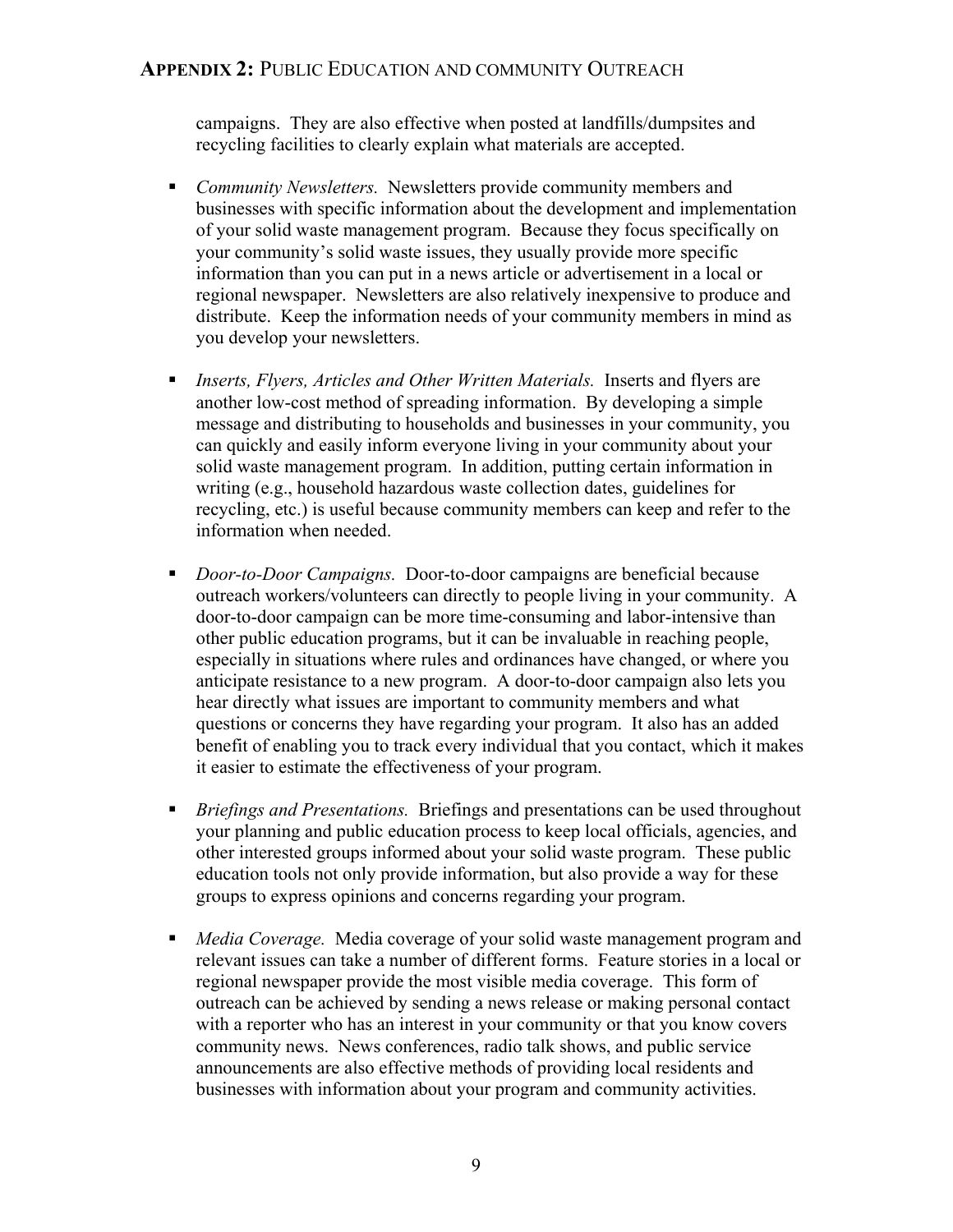- *Workshops and Training.* Workshops and training sessions are valuable ways to educate members of your community about a new program, policy, or waste management method. These sessions can provide a hands-on learning experience for participants, as well as provide an opportunity to ask questions and try out new techniques.
- *School Activities and Events.* Educating students about solid waste management issues and practices helps develop a positive attitude among both students and parents regarding these issues. It encourages community involvement that will contribute to the success of your solid waste management program. Some communities specifically focus their outreach programs on schools. Their programs teach children about solid waste, why it is an important issue, and how to safely and effectively manage waste. These programs are conducted with the hope that the children will teach their family what they learn in school, take personal responsibility for the waste they generate, and continue to manage waste properly when they become adults. Since children will ultimately be the decision makers for your community, teaching personal responsibility for solid waste early on can only benefit your community in later years.

 EPA, ADEC and numerous non-profit organizations have developed teaching materials covering recycling, litter control, and waste management. Using such ready-made materials can help you to minimize costs of developing and implementing an environmental education program in your school. Other activities involving your school and its students include recycling drives, poster contests, clean-up days, science projects, and field trips.

 *Meetings and Special Events.* Another way of getting your message out is through meetings and community events. You might decide to organize a special meeting to present your information to the entire community or you can do a presentation as part of a regularly scheduled city or tribal council meeting. Meetings enable you to talk directly with your target audience and get immediate feedback. Meetings are a good way to get your message and information out, while also hearing from community members about their issues and concerns.

High-profile events quickly and dramatically increase community awareness. Community gatherings provide outreach opportunities even if they are not related to your solid waste program. For example, community festivals, village corporation events, and other events draw large crowds and can often accommodate a booth or presentation.

 You can also hold an event, such as a community clean-up day, a household hazardous waste collection day, or a contest to see who can collect the most recyclables. Your special events should be fun and interesting. It is useful to turn a one-day event, such as a collection day or clean-up day into a monthly or annual event to continually promote your message. Special events provide an effective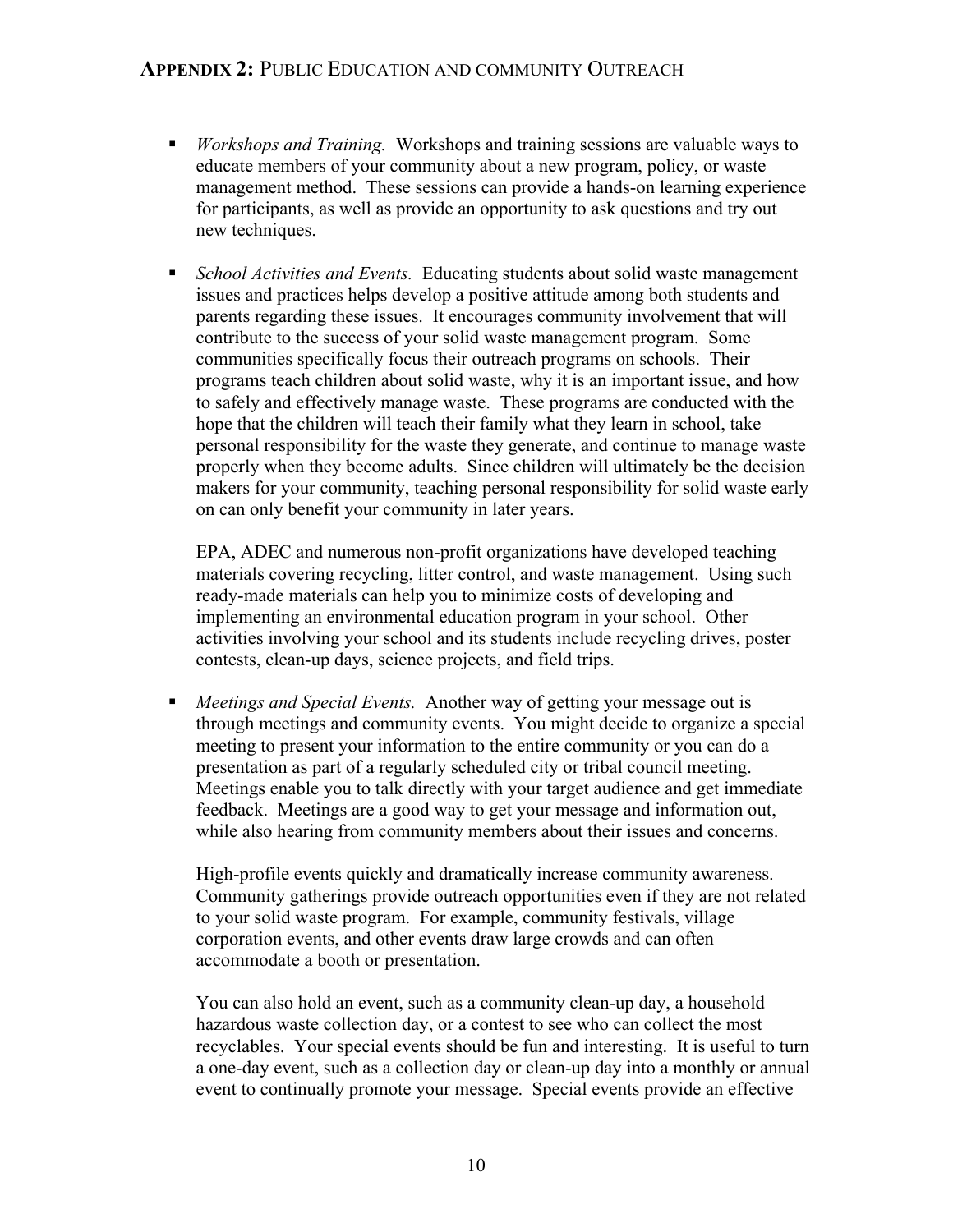way of educating community members, encouraging participation, and promoting positive feelings toward your solid waste management program. The activities that you choose will depend upon the aspects of your solid waste management program. Getting community groups and organizations involved in your special events will make them more successful and encourage more participation.

Your public education plan and community outreach program should include several different activities and events. Because different forms of information are more effective with some audiences than others, a plan that that combines several activities and events as part of a comprehensive program will reach more people and is more likely to be more effective. Different activities and events can also be used to complement one another. For example, public service announcements and newsletters can be used to publicize special events. As you develop your list of activities and events, keep in mind the information needs of your community, your established goals, and any resource or time constraints.

# ¾ **Create Incentives and Deterrents**

In addition to using specific outreach tools to convey your message, consider other methods for delivering your message that are likely to create incentives (reason to do something) and deterrents (reason not to do something) for action. For example, many communities hold contests and they publicly recognized the winners in front of the entire community and provide them with a prize. This type of incentive works well with both children and adults. Another good form of incentive is an endorsement for your program from well-respected community leaders or elders. They can have a powerful influence on community members, creating an incentive for people to listen to your message. The "wisdom" and support of elders is highly respected, so their support of your program or an activity will often motivate other members in the community to do the same.

In traditional communities, another good incentive is to remind community members of the values and ethics that are important to Native life. For example, values, such as protecting subsistence resources and taking care of future generations, can encourage community members to manage waste properly.

Creating deterrents helps discourage activities that can harm public health and the environment. One of the most common deterrents is enforcement of local ordinances. If your community does not have a solid waste ordinance it might want to consider adopting one. Publicizing new community ordinances and assessing violators with fines or other punishment can deter illegal dumping and uncontrolled burning and other unwanted behaviors and activities.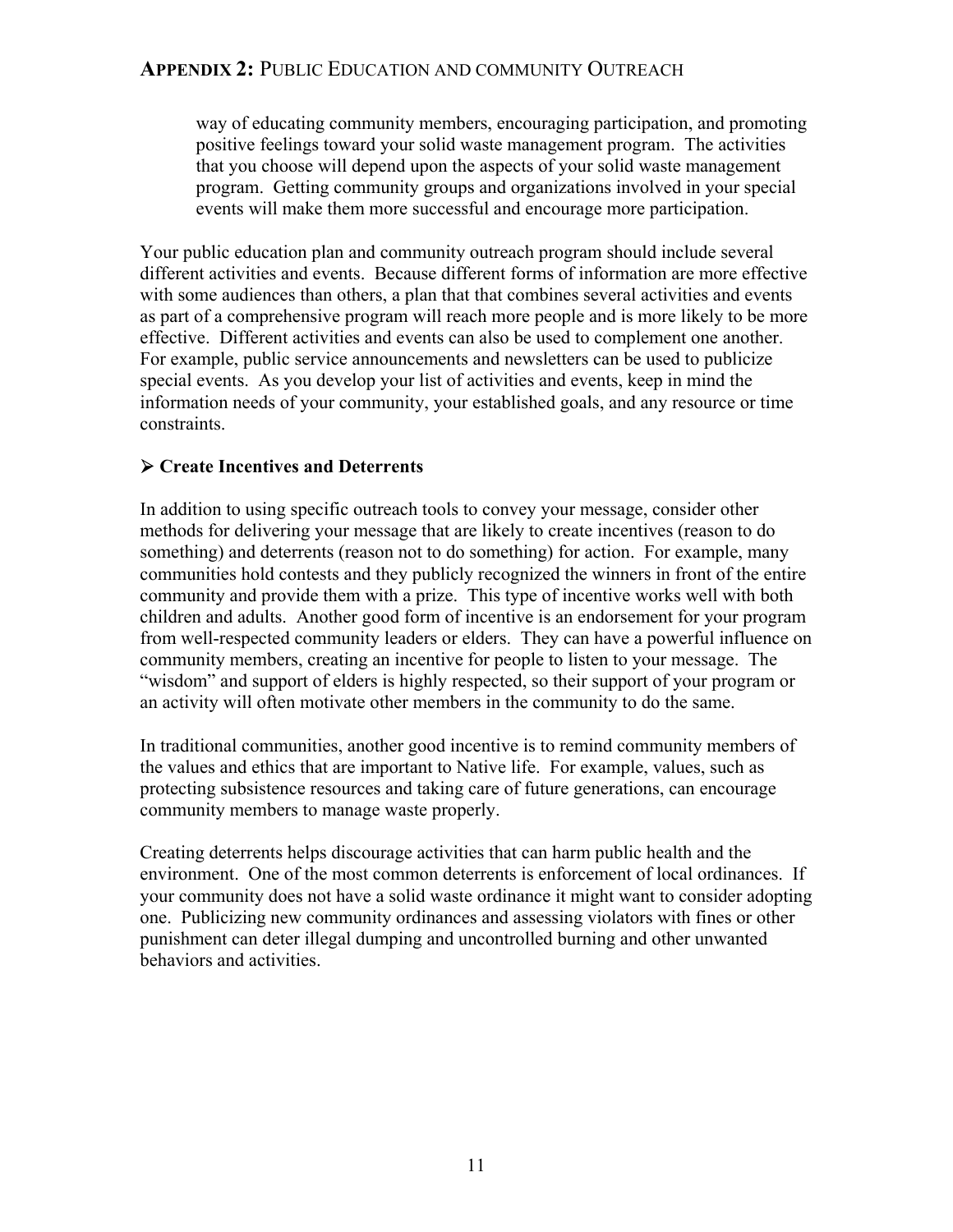$\blacksquare$ 

| <b>COMPARING COMMUNITY OUTREACH METHODS</b>                                             |                                                                                                                                     |                                                                                                          |                                                                                                                                                                      |
|-----------------------------------------------------------------------------------------|-------------------------------------------------------------------------------------------------------------------------------------|----------------------------------------------------------------------------------------------------------|----------------------------------------------------------------------------------------------------------------------------------------------------------------------|
| Outreach<br><b>Method</b>                                                               | <b>Investment of Time</b><br>and Labor                                                                                              | <b>Financial</b><br>Cost                                                                                 | <b>Effectiveness</b>                                                                                                                                                 |
| <b>Signage</b>                                                                          | Low. Develop message for<br>sign and drop off signs at sites.                                                                       | Low-Medium. Dependent<br>on the quality of the signs<br>(temporary or permanent and<br>attractiveness)   | Low-Medium.<br>Community members will<br>have to read and respond to<br>signs. People tend to<br>ignore signs after awhile.                                          |
| Inserts/Flyers/<br><b>Articles &amp; Other</b><br><b>Written Materials</b>              | Low. Develop message for<br>flyer and distribute                                                                                    | Low. Paper, photocopying<br>and labor.                                                                   | Low-Medium. Message<br>must be compelling to<br>community members so<br>they read and remember it.                                                                   |
| <b>Media Coverage</b><br>(Radio, TV,<br><b>Public Service</b><br><b>Announcements</b> ) | Low. Develop message $&$<br>contact media to publicize it<br>for your community.                                                    | Low. Time and labor to do<br>press releases.                                                             | Low. Depends on<br>availability of media<br>service in your community.<br>Most people will not hear<br>your message.                                                 |
| <b>Newsletters</b>                                                                      | Low-Medium. Write, edit,<br>publish & distribute to<br>community members                                                            | Low-Medium. Depends on<br>cost of printing, distributing<br>& labor.                                     | Low-Medium. Articles<br>must be interesting so<br>people read them.                                                                                                  |
| Door-to-Door<br>Campaigns                                                               | Medium. People doing<br>campaign must dedicate time<br>to go to each household.                                                     | Low-Medium. If volunteers<br>agree to go door-to-door,<br>costs will stay low.                           | Medium-High. Talk to<br>residents one-on-one to<br>address their concerns.                                                                                           |
| <b>Briefings and</b><br><b>Presentations</b>                                            | Low-Medium. Many people<br>do not like to give public talks.<br>Time to prepare depends on<br>type of presentation $&$<br>audience. | Low-Medium. Depends on<br>materials needed and type of<br>handouts. Paper,<br>photocopying, and labor.   | High. Potentially large<br>audience; reaches<br>community members,<br>agency staff, & community<br>leaders.                                                          |
| <b>Outreach to</b><br><b>Schools</b>                                                    | Medium-High. Depends on<br>size of event(s), activities<br>planned & number of students.                                            | Medium-High. Depends on<br>size and type of event(s) and<br>activities planned, and<br>materials needed. | High. Potentially large<br>audience; reaches children<br>& their families. Fun<br>events can help community<br>members accept your<br>message & proposed<br>actions. |
| Meetings &<br><b>Community</b><br><b>Events</b>                                         | Medium-High. Depends on<br>size of events and/or activities<br>planned.                                                             | Medium-High. Depends on<br>size of events, activities<br>planned, materials needed.                      | High. Potentially<br>large/diverse audience.<br>Fun or memorable<br>activities can draw<br>community members in to<br>your program and help<br>spread your message.  |
| Workshops &<br>Training                                                                 | Medium-High. Depends on<br>size of workshop, training<br>activities planned.                                                        | Medium-High. Depends on<br>size of workshop, training<br>activities planned, materials<br>needed.        | High. Provide specific<br>training to community<br>members, address their<br>questions and concerns.<br>Helpful when introducing<br>new programs.                    |

 $\overline{\mathbf{1}}$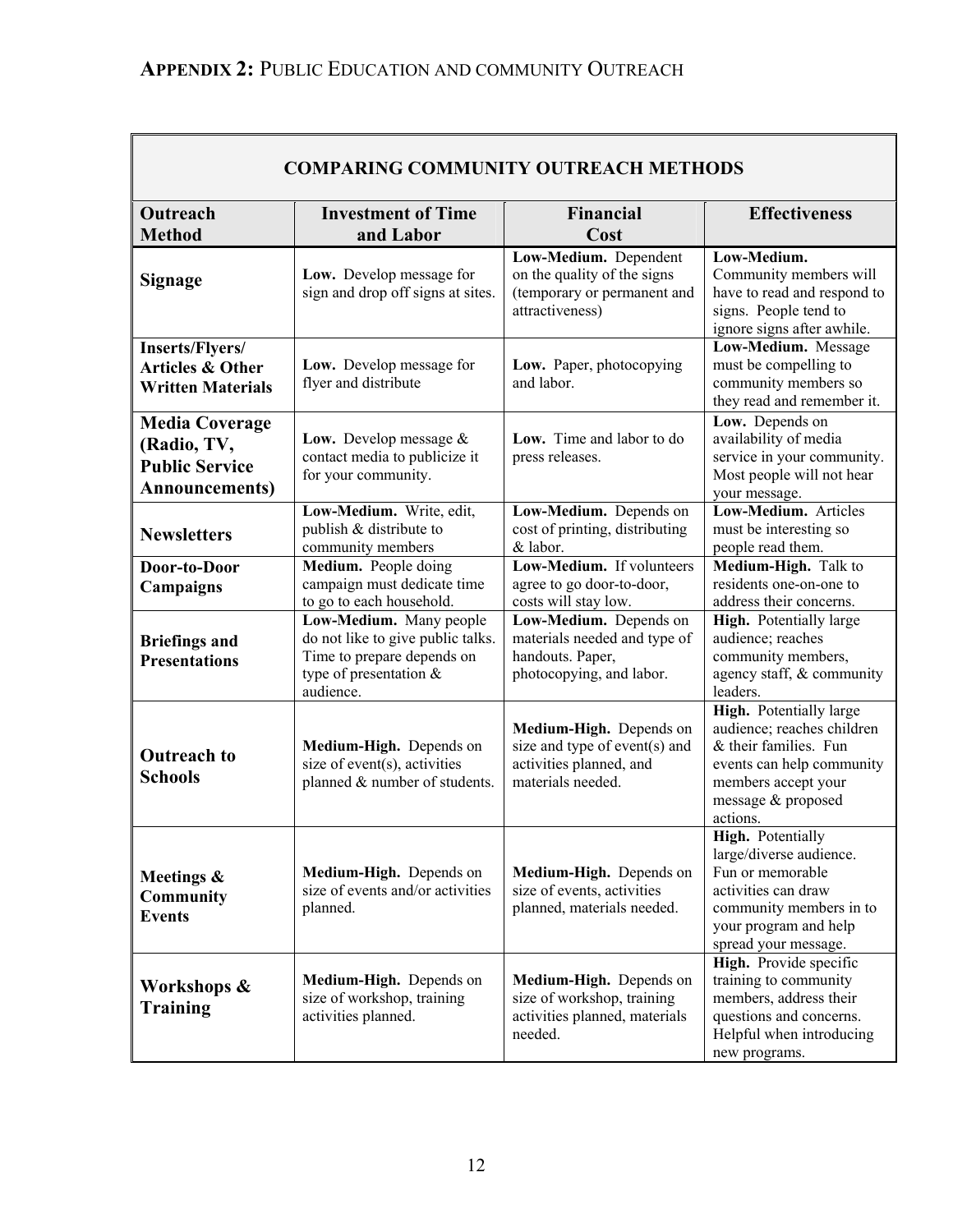#### ¾ **Identify Available Resources**

The type of public education program that you choose will depend largely upon available resources. Communities with minimal funds for public education will need to rely on activities that require more "people" than financial resources. Remember that public education activities do not have to be costly to be effective. Understanding who you are trying to reach will help you use limited resources more effectively.

Examining the public education activities of other communities and organizations can save a significant amount of time and money. Do not look at just programs that focus on the environment; education activities and materials used to deal with public health, resource management, and other related issues can also provide you with valuable ideas. There are already a number of already developed materials available from various sources that you may use in implementing our program. The environmental education materials developed for and used in schools are an example of such materials.

## ¾ **Establish a Timeline**

Finally, include a timeline in your public education plan. Your timeline should coordinate your schedule for implementing public education activities with the implementation schedule for your solid waste management program. It should also take into account any seasonal activities and events.

#### *STEP 3: ESTABLISH A COMMUNITY EDUCATION PROGRAM*

Public education and community outreach programs are never fully completed. They should become a regular part of your community and should evolve to meet the needs of your community members. Just because you had a poster contest or held a community clean-up day doesn't mean you are done promoting and educating community members about solid waste management. Most solid waste programs are long term so they require on-going public education and outreach.

As you are implementing your solid waste management program, community members will likely have questions about new programs and policies that may not be completely addressed during initial public education campaigns or community outreach activities. In addition, most solid waste programs need to go through adjustment process before they run smoothly. Public education will be needed to help guide community members through these changes.

Once you have an outreach program in place, it is important to take steps to:

- **Create partnerships.**
- Address comments and complaints.
- Adjust and maintain your education and outreach programs.
- **Carry out program measurement activities.**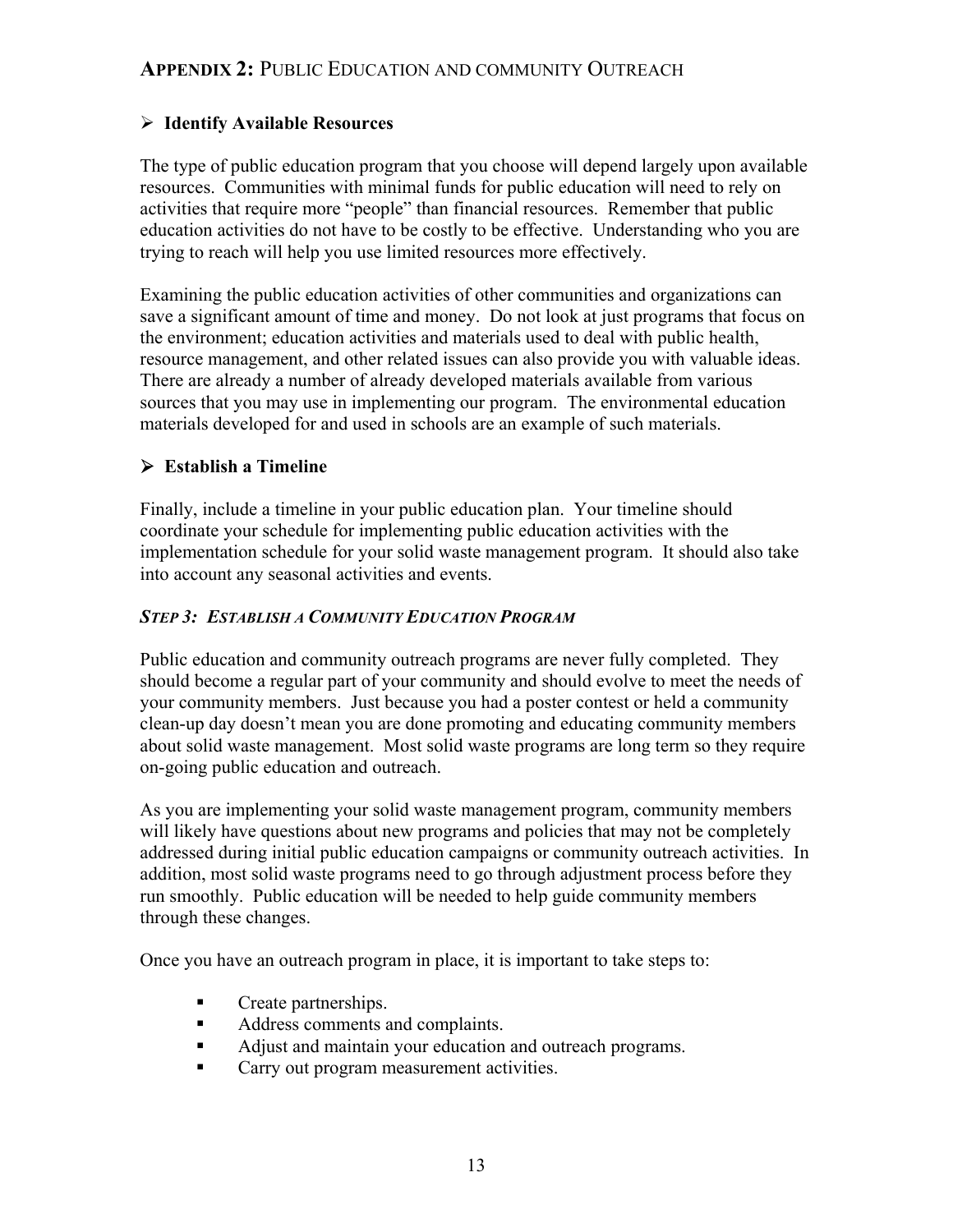#### ¾ **Partnerships and Outreach Campaigns Go Hand-in-Hand**

Partnerships and outreach activities complement one another. Outreach is required to generate support and create partnerships. In turn, partnerships are crucial to conducting further outreach and sustaining your program. For example, if you want community leaders to promote your program, it is important to convince them that it is worth promoting. So you need to start your outreach program by educating your potential partners. Solid partnerships often open the door to new funding and an expanded resource base. Communities have also found it useful to build partnerships and outline outreach strategies with other communities, regional conferences and workshops.

### ¾ **Address Community Comments and Complaints**

When developing your community outreach strategy, it is important to anticipate questions that community members will have so that they can be addressed early on. Sometime it is impossible to anticipate every question or complaint community members will have a about a new program or policy.

You might need to develop additional educational materials after your initial outreach to address unanswered community concerns. You also might need to establish additional or ongoing avenues for communication. One strategy is to designate someone who has been involved in your waste management program to answer questions and respond to comments during implementation of your program and after the program starts. Community members will become more informed and better able to follow waste management rules and practices when they have a person to turn to with their questions. Ultimately, by answering these questions and perhaps refining your waste management program in response to complaints, your community will help make sure that your solid waste management program is as successful as it can be.

#### ¾ **Adjust and Maintain Your Education Program to Fit Your Needs**

It is important to note that both your solid waste management program and your educational initiatives might go through adjustments as they are implemented. For example, you might find that procedures for collecting cans for the Flying Cans Program needs to change to make it more efficient, or that you need to revise your plan to close your open dump and build a new landfill. As changes like these are made to a program, additional communication with community members will be necessary.

You might also find that your educational program needs fine tuning. Sometimes messages do not get through to the people you are trying to reach. As a result, your education program is not as successful as anticipated in achieving the desired response from community members. This same thing can happen with the type of outreach method you are using. For example, using a brochure might not be the best way to get information to elders in your community. When educating community members be sure to use educational materials and outreach methods that are appropriate for the people you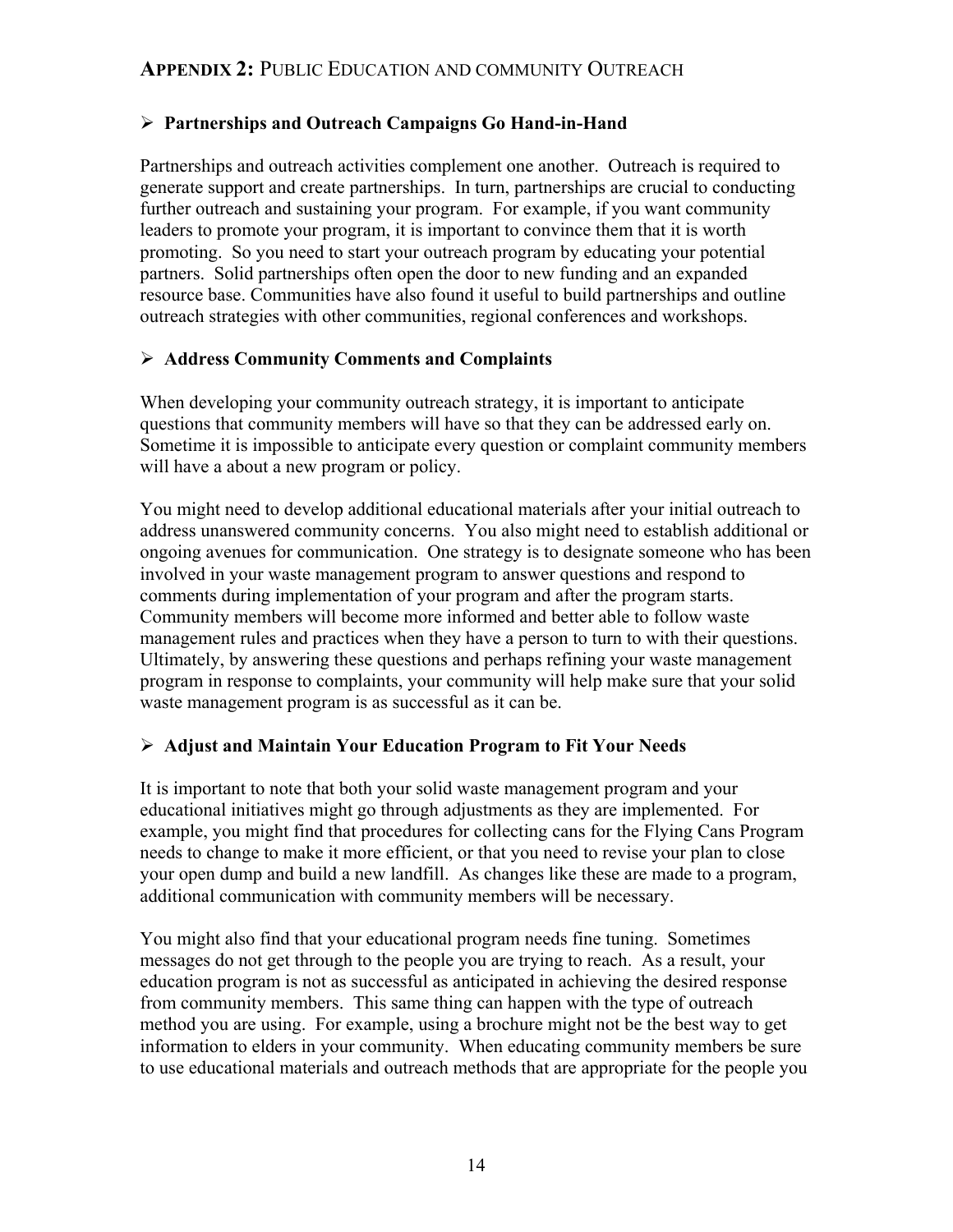are trying to reach. Whenever possible, use culturally appropriate methods of communicating and sharing information.

#### *STEP 4: EVALUATE YOUR PUBLIC EDUCATION ACTIVITIES*

Sometimes it is difficult to tell whether your community's education program is working and reaching people. The final step in implementing your public education program is to develop a method for evaluating each of your public education activities.

To determine the effectiveness of community education efforts, you can carry out measurement activities. First, consider what would be helpful to measure. For example, you community might want to measure:

- Have illegal dumping activities decreased?
- Are more community members recycling pop cans now?
- How much trash, by weight and volume, are you collecting now?
- What do community members think and say about your community's education program?

By measuring the effects of your community's waste management program, you will be better able to decide whether you need to carry out more education efforts or change your education and outreach approaches. Your evaluation of each activity will be determined by comparing results from each activity with your established goals. For example, if your community is implementing a recycling program and your public education program includes activities to educate community members about recycling, you may set goals for the amount of recyclable material you want to collect. You can evaluate the success of your program based on whether or not your goal is met (i.e., your goal is to collect 1000 aluminum cans each month for recycling). By keeping track of the number of cans collected each month you will know whether or not businesses and local residents are recycling their aluminum cans.

The information that you receive as part of your evaluation efforts will assist you in modifying your public education program to increase its effectiveness. As you work through the evaluation process, remember that sharing the results of your evaluations with community members is important. Positive results will encourage people to continue their involvement. In turn, disappointing results may motivate community members to work harder to reach established goals.

Measurement is important because it can help you get to the bottom of persistent problems. For example, if your measurement efforts show that public education about the effects of illegal dumping have not been effective (i.e., people are still dumping trash illegally around your community), you might ask community members